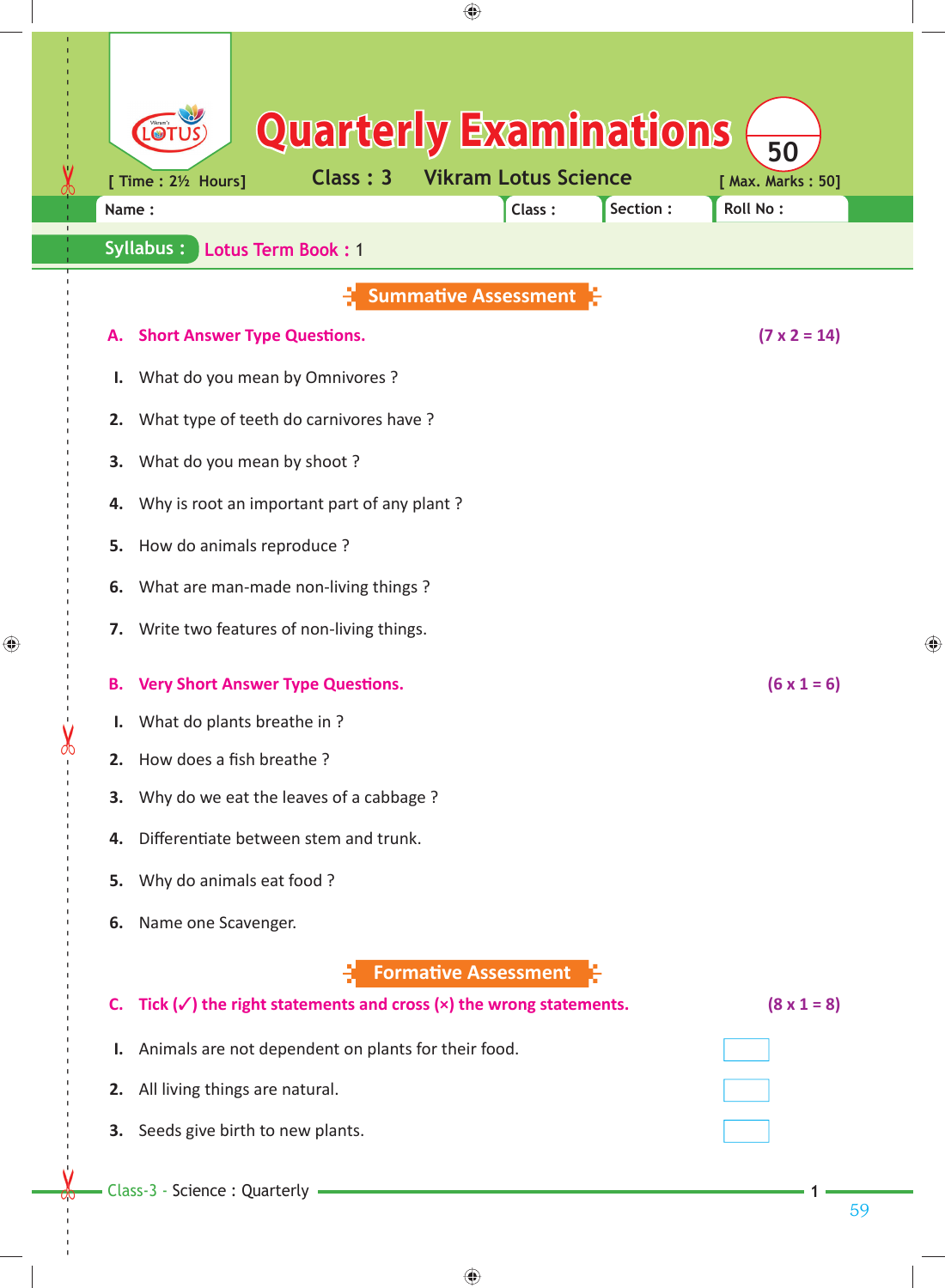| 4. | Plants can produce their own food.                                            |                                |                    |  |  |  |
|----|-------------------------------------------------------------------------------|--------------------------------|--------------------|--|--|--|
| 5. | Stems hold the plant upright.                                                 |                                |                    |  |  |  |
| 6. | Bear eats both plants and flesh of other animals.                             |                                |                    |  |  |  |
| 7. | Wolf is carnivore animal.                                                     |                                |                    |  |  |  |
| 8. | In a tap root plant, main root grows from end of the stem.                    |                                |                    |  |  |  |
| D. | Tick $(\checkmark)$ the correct answers.                                      |                                | $(8 \times 1 = 8)$ |  |  |  |
| I. | Which one of the following series contains the things that can move and grow? |                                |                    |  |  |  |
|    | roof, wall, floor<br>(i)                                                      | (ii) ball, note book, mountain |                    |  |  |  |
|    | (iii) baby, plant, animal                                                     | (iv) scale, eraser, sharpner   |                    |  |  |  |
|    | 2. What are the tiny pores in leaves called?                                  |                                |                    |  |  |  |
|    | (i) roots                                                                     | (ii) shoot system              |                    |  |  |  |
|    | (iii) stomata                                                                 | (iv) chlorophyll               |                    |  |  |  |
| 3. | Which part of the plant is called kitchen of the plant?                       |                                |                    |  |  |  |
|    | (i) stem                                                                      | (ii) root                      |                    |  |  |  |
|    | (iii) fruit                                                                   | (iv) leaf                      |                    |  |  |  |
| 4. | Which series of animals belongs to Omnivores ?                                |                                |                    |  |  |  |
|    | lion, wolf, fox, snake etc.<br>(i)                                            |                                |                    |  |  |  |
|    | cow, buffalo, goat, horse etc.<br>(ii)                                        |                                |                    |  |  |  |
|    | man, bear, crow, peacock etc.<br>(iii)                                        |                                |                    |  |  |  |
|    | (iv) pigeon, sparrow, butterfly etc.                                          |                                |                    |  |  |  |
| 5. | Which one of the following does not have any seed?                            |                                |                    |  |  |  |
|    | (i) guava                                                                     | (ii) banana                    |                    |  |  |  |
|    | (iii) orange                                                                  | (iv) apple                     |                    |  |  |  |
| 6. | Which one of the following can prepare their own food?                        |                                |                    |  |  |  |
|    | Plants<br>(i)                                                                 | (ii) human beings              |                    |  |  |  |
|    | (iii) animals                                                                 | (iv) all of those              |                    |  |  |  |
|    | Class-3 - Science : Quarterly .                                               |                                | 60                 |  |  |  |
|    |                                                                               |                                |                    |  |  |  |

 $\bigoplus$ 

 $\bigoplus$ 

 $\bigoplus$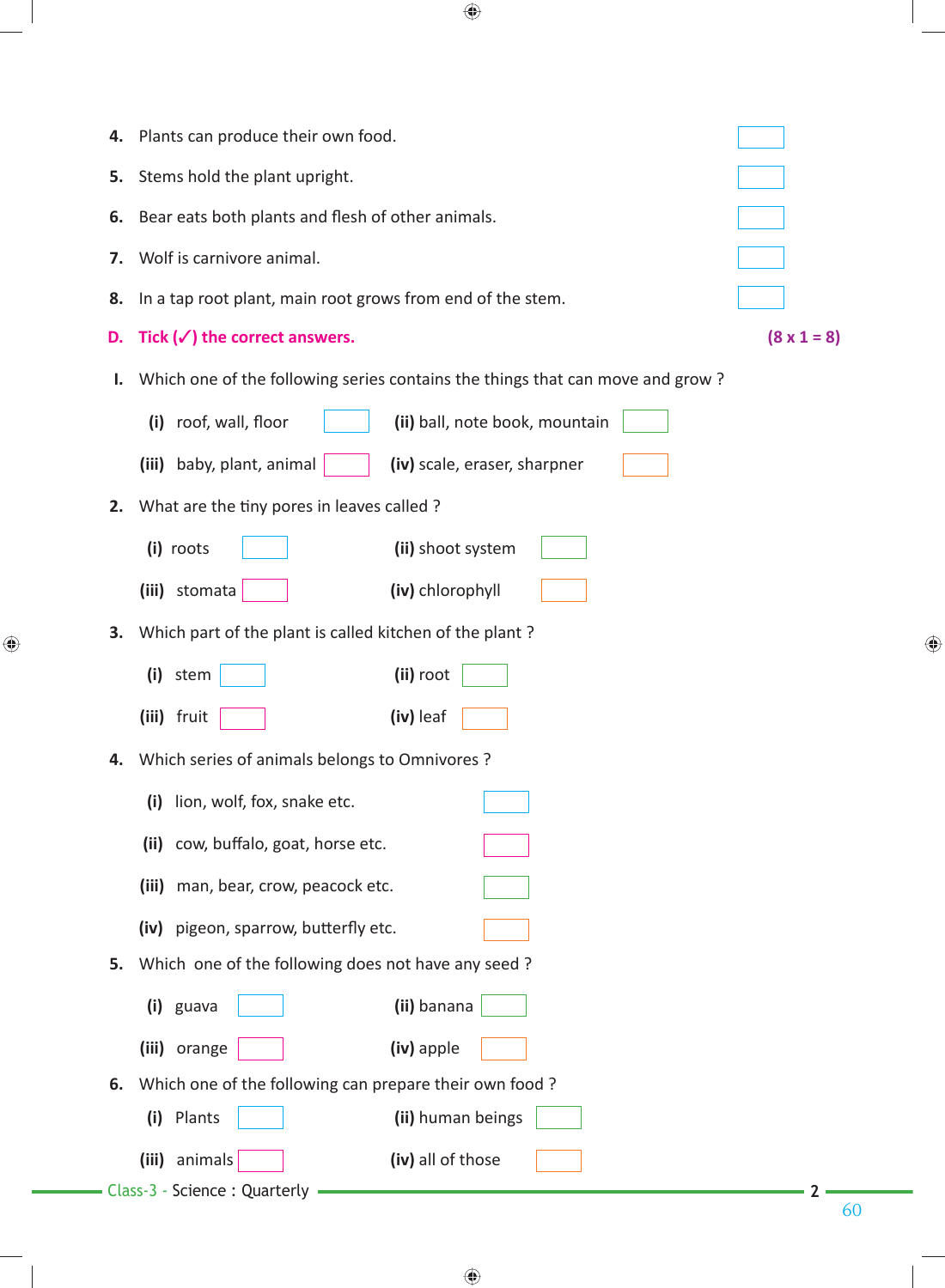| 7.                                                     | The plant stores food in the                          |                   |                    |  |  |
|--------------------------------------------------------|-------------------------------------------------------|-------------------|--------------------|--|--|
|                                                        | (i) roots<br>(ii) stems                               |                   |                    |  |  |
|                                                        | (iii) leaves                                          | (iv) all of these |                    |  |  |
|                                                        | 8. Which one of the following has tap roots?          |                   |                    |  |  |
|                                                        | (ii) wheat<br>(i) carrot                              |                   |                    |  |  |
|                                                        | (iv) rice<br>(iii) grass                              |                   |                    |  |  |
| E. Fill in the blanks with suitable words given below. | $(6 \times 1 = 6)$                                    |                   |                    |  |  |
|                                                        | sunlight<br>fruits<br>swallow<br>food                 | leech<br>air      |                    |  |  |
| Ι.                                                     | All plants and animals breathe in ____________        |                   |                    |  |  |
| 2.                                                     | The flowers grow into _____________                   |                   |                    |  |  |
|                                                        |                                                       |                   |                    |  |  |
| 3.                                                     | Snakes _________________their food.                   |                   |                    |  |  |
| 4.                                                     | The sucks the blood of animals.                       |                   |                    |  |  |
| 5.                                                     | Plants prepare their own food by air, water and       |                   |                    |  |  |
| 6.                                                     | Animals get energy from the ________________they eat. |                   |                    |  |  |
|                                                        | F. Match the following columns.                       |                   | $(5 \times 1 = 5)$ |  |  |
|                                                        | Column - A                                            | Column - B        |                    |  |  |
| L.                                                     | Tap root                                              | (a) Onion         |                    |  |  |
| 2.                                                     | Fibrous root                                          | (b) stomata       |                    |  |  |
| 3.                                                     | Tiny pores inside the leaf                            | (c)<br>papaya     |                    |  |  |
| 4.                                                     | With many seeds                                       | (d) mango         |                    |  |  |
| 5.                                                     | With one seed                                         | (e) radish        |                    |  |  |

 $\bigoplus$ 

 $\leftarrow$ 

 $\frac{1}{\infty}$ 

 $\bigoplus$ 

 $\frac{1}{\mathsf{V}}$ 

 $\bigoplus$ 

**3**